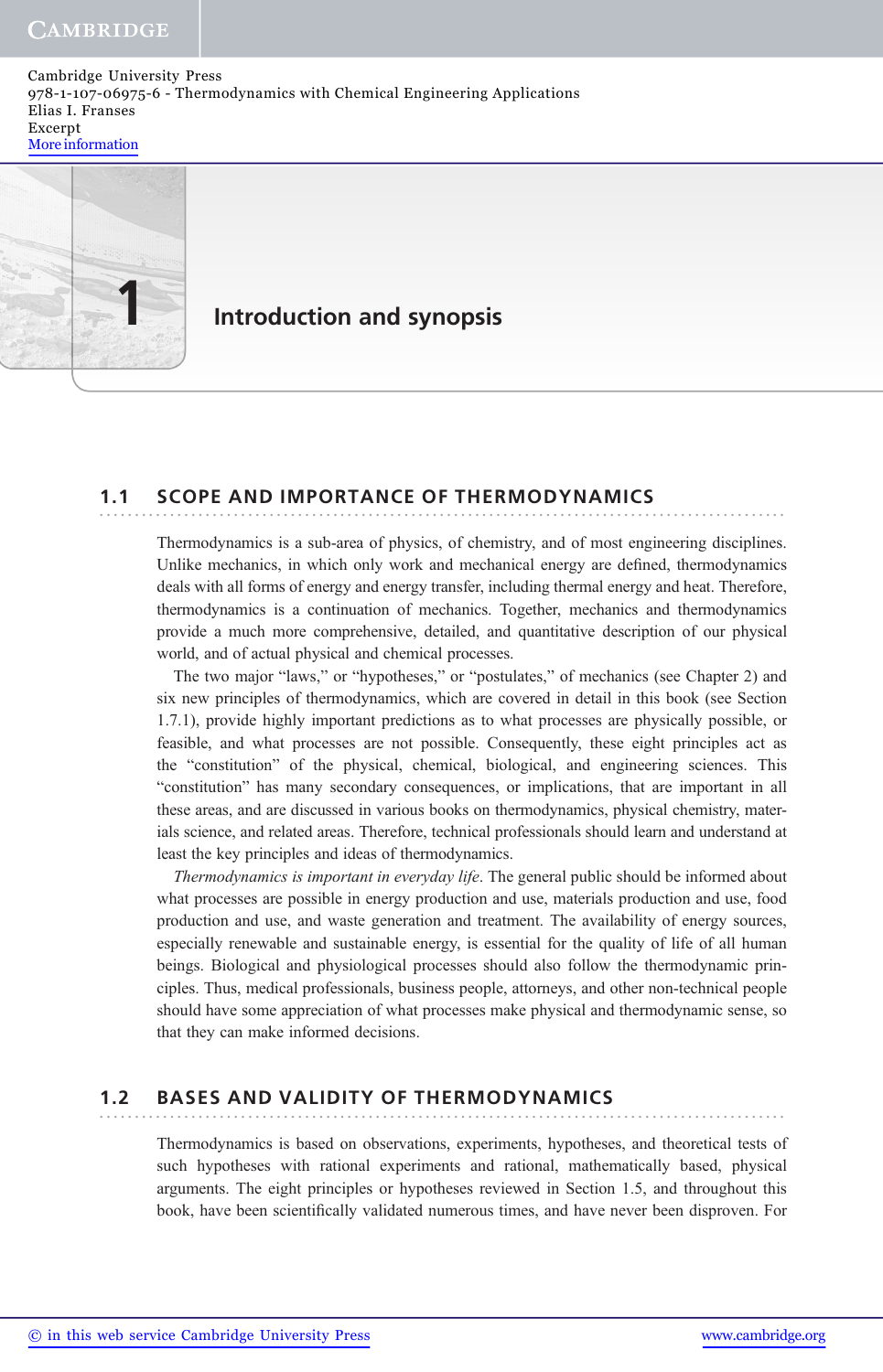### 2 | Introduction and synopsis

example, no exceptions have been found to the principles of mass conservation and energy conservation (in non-relativistic, or low-velocity, systems). Hence, there exists a general scientific consensus that they are universally valid. In fact, when certain controversies have arisen regarding their validity, alternative explanations have been found, to further the conviction of scientists about their validity.

As physics and physical chemistry progressed over the past 200 years, the molecular theory of matter was developed and established further, primarily within the areas of chemistry, quantum mechanics, statistical mechanics, and statistical thermodynamics. These areas provided an extension of our knowledge of classical mechanics and thermodynamics, and further confirmed the ideas and principles of thermodynamics (see Chapter 14). They also provided a more detailed and more comprehensive understanding and explanation of the last three key principles of thermodynamics. Thus, thermodynamics is now considered to be a wellestablished area of science, with applications to most physical and chemical processes and products.

#### 1.3 GOALS OF THE BOOK .................................................................................................

The primary goal of this book is to serve as a textbook for undergraduate students in chemical engineering, or other engineering disciplines, such as mechanical or material engineers, at least for the development of the basic principles, which are the same for all disciplines. Students in other science disciplines, chemistry, physics, biochemistry, etc., may also find some value in this book. Another goal of this book is to provide sufficient qualitative information and discussion, so that even a "layman" (a non-technical person) can understand many of the key ideas of thermodynamics. A third goal of this book is to serve as self-study reading material for professionals who need to refresh their memory some time after they have finished their course work or training.

In my experience I have found that students and readers have more difficulties in understanding the physical origins and significance of the key concepts and principles of thermodynamics than in learning how to solve problems that require numerical answers. To address this problem, I have included detailed qualitative and quantitative explanations and definitions, to make it easier to overcome this hurdle. For example, the key concepts of internal energy, enthalpy, entropy, Gibbs free energy, chemical potential, fugacity, and several others, are covered in detail. To further emphasize this approach, I have included a long list of study questions, to help readers test and challenge their understanding. In Section 1.7, I have added some detailed guidelines on how to cover the key points of each chapter. In Section 1.8 I have also included a set of detailed metrics, which, in my opinion, can provide a certain measure of the level of accomplishment by a student of thermodynamics.

I have included a large number of problems in many chapters, for further practice of the reader's understanding. In Chapter 2, and especially in Chapter 6, general methods of problem formulation and problem solving have been emphasized. The reader is shown how to develop mathematical models of phenomena and processes, starting from the simplest and least accurate models, and progressing to the more accurate and more complex models.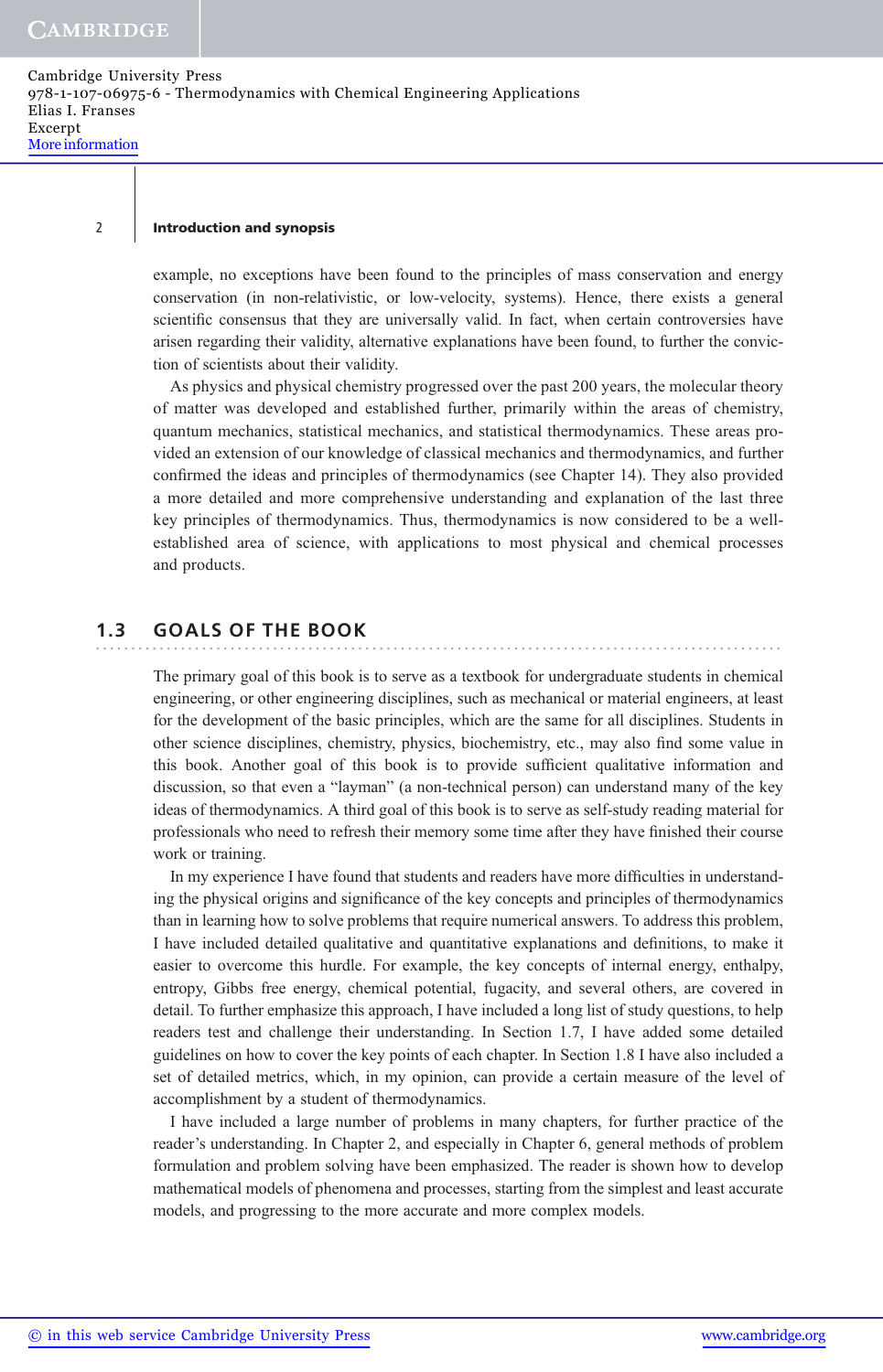#### 1.4 Macroscopic, microscopic, and molecular aspects  $\vert$  3

Many practical applications are covered in most of the chapters, usually in engineering and science. Many applications in energy are covered in Chapters 4 and 6–8. Applications to chemical separations, distillation, gas absorption, liquid–liquid extraction, and reverse osmosis, are covered in Chapters 10–13. Several environmental applications, with a more limited scope than those in energy, are covered in various chapters, and summarized in Chapter 18. This book is not a substitute for more extensive books on energy and environmental engineering. One of its goals is to cover briefly how the key principles of the mass and energy balances, of the Second Law, and of reaction equilibria can be used to analyze problems of energy efficiency and climate change.

### 1.4 MACROSCOPIC, MICROSCOPIC, AND MOLECULAR ASPECTS OF THERMODYNAMICS

The area of "classical thermodynamics," or simply "thermodynamics," covers "macroscopic systems." Such systems consist of large numbers of molecules, in three dimensions, as in bulk systems or phases (see Chapter 3), in two dimensions, as at interfaces between two phases, or in one dimension, as in "contact lines" between three phases. Classical thermodynamics covers physical laws resulting from the collective behavior of large numbers of molecules. Even though it is well established that molecules exist, the behavior of individual molecules is not considered in detail by classical thermodynamics. This approach to system description is called a "continuum" description, since the discrete nature of molecules is not considered. It is also called a "phenomenological" approach, indicating that one considers how the processes *appear* to be happening on a large scale, and not why they are happening on a molecular scale. In this approach, the average properties of the molecules, for example their average pressure and their average energy, are considered. Finally, the length scale  $\ell$  of the systems studied is much larger than the size of the molecules ( $\ell \gg 10^{-9}$  m), and usually also much larger than the average separations among the molecules.

When one considers explicitly the behavior of individual molecules, or small numbers of molecules, one uses a "microscopic" approach, or a "molecular theory." When some molecular theory or information is used along with a macroscopic approach, one deals with "molecular thermodynamics." Prominent books in this field may include many books in physical chemistry (e.g. Atkins (1994), Adamson (1986), etc.) or the book by Prausnitz et al., Molecular Thermodynamics of Fluid-Phase Equilibria (1999).

The behavior of individual molecules is studied more simply in the "kinetic theory of gases," and most generally in statistical and quantum mechanics. Quantum mechanics is used to help predict the values of macroscopic thermodynamic properties, such as the pressure and the energy. Statistical mechanics and thermodynamics, either classical or quantum, are used for studying the behavior of systems of large numbers of molecules from a more general perspective than that of classical thermodynamics, and help predict various measurable thermodynamic laws (see Chapter 14). Even though these areas require a specialized and strong mathematical and physical background to be fully covered and appreciated, some of their simpler ideas can be understood by a beginning student.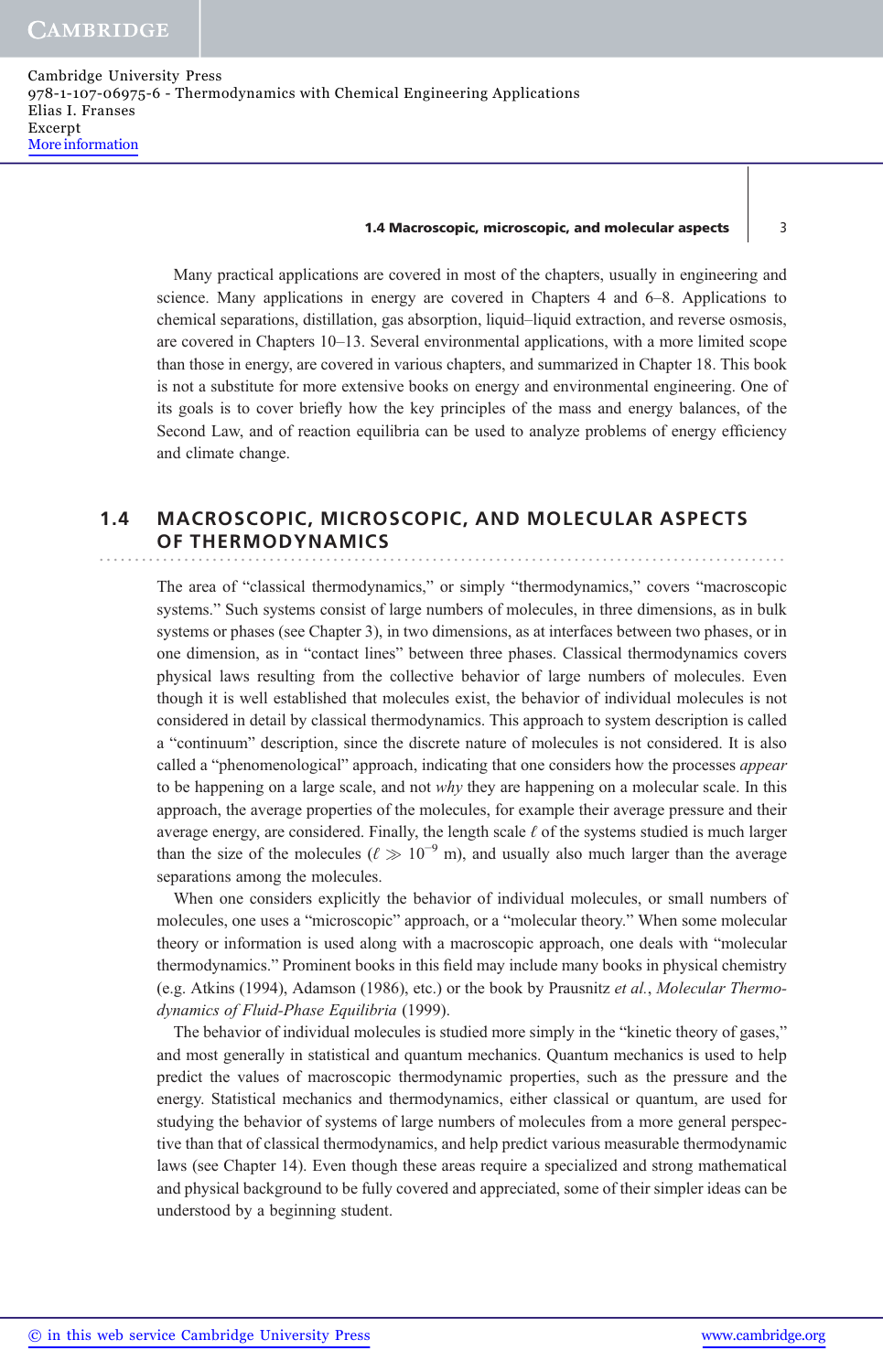#### 4 Introduction and synopsis

Nonetheless, the thermodynamic laws can be developed, explained, and understood, without a significant level of understanding of their molecular origins. Moreover, the mathematical background needed in classical thermodynamics is less demanding than the background needed for understanding quantum and statistical mechanics, or for learning fluid dynamics. Some knowledge of calculus and differential equations is, of course, required for understanding thermodynamics, since several of the thermodynamic laws are expressed not only qualitatively and conceptually but also by the use of essential mathematical principles, equations, and inequalities.

### 1.5 SUMMARY OF THE KEY PRINCIPLES OF THERMODYNAMICS

The first two key principles of thermodynamics are borrowed from mechanics. They are (a) Newton's Second Law of Motion, that the net external force acting on a body is equal to the mass times the acceleration (see Chapter 2), and (b) the principle that mass is conserved (see Chapters 2 and 4). These principles are based on the purely mechanical concepts of length, time, mass, force, velocity, acceleration, pressure, etc.

Then thermodynamics starts with the concept of an equilibrium phase (and a non-equilibrium phase later). The thermodynamic state of a phase (which includes all physical properties, such as density, pressure, etc.) is postulated to exist. This first new idea and principle is called in this book the "Minus Second Law" of thermodynamics, and, even though it is a qualitative idea or principle, it is still a key principle and a precursor to the Second Law. The second postulate is that the full thermodynamic state at equilibrium can be fully described by a small number  $n$  of variables, the number of which most often is  $n = 2$ , for example the pressure and the density. Then the values of all other properties of this equilibrium phase are fixed. This postulate is called in this book the "Minus First Law," and is the basis of subsequent equations of state and thermal equations of state. It is also one of the origins of the Gibbs phase rule. The third postulate of thermodynamics is that there exists another quantitative parameter, which is a function of the state of an equilibrium phase, and is called the "empirical" or common temperature  $\theta$  (in degrees Centigrade, or Fahrenheit, or other units). This postulate is called the "Zeroth Law" of thermodynamics. The first three postulates are described in Chapter 3.

I should provide an explanation for the strange numbering system of the first three laws of thermodynamics as I formulated them in this book. I have chosen to present and explain these laws with such a system, unlike what is done in many other textbooks, for the following reasons. First, the ideas in these laws or hypotheses are not in any dispute. In fact, the ideas of the Minus Second Law and the Minus Second Law are covered in most books on thermodynamics, but most often without naming or acknowledging them explicitly. I am grateful and would like to give credit for the idea of presenting the Minus Second and Minus First Laws explicitly to one my mentors, the late Professor L. E. Scriven of the University of Minnesota. The Zeroth Law, which deals with the existence of the empirical temperature  $\theta$ , is presented in several books. The general energy conservation principle in thermodynamics was named historically the "First Law" (see Chapter 4). Since the other three principles discussed above belong logically before this First Law, as will become apparent in Chapters 3 and 4, the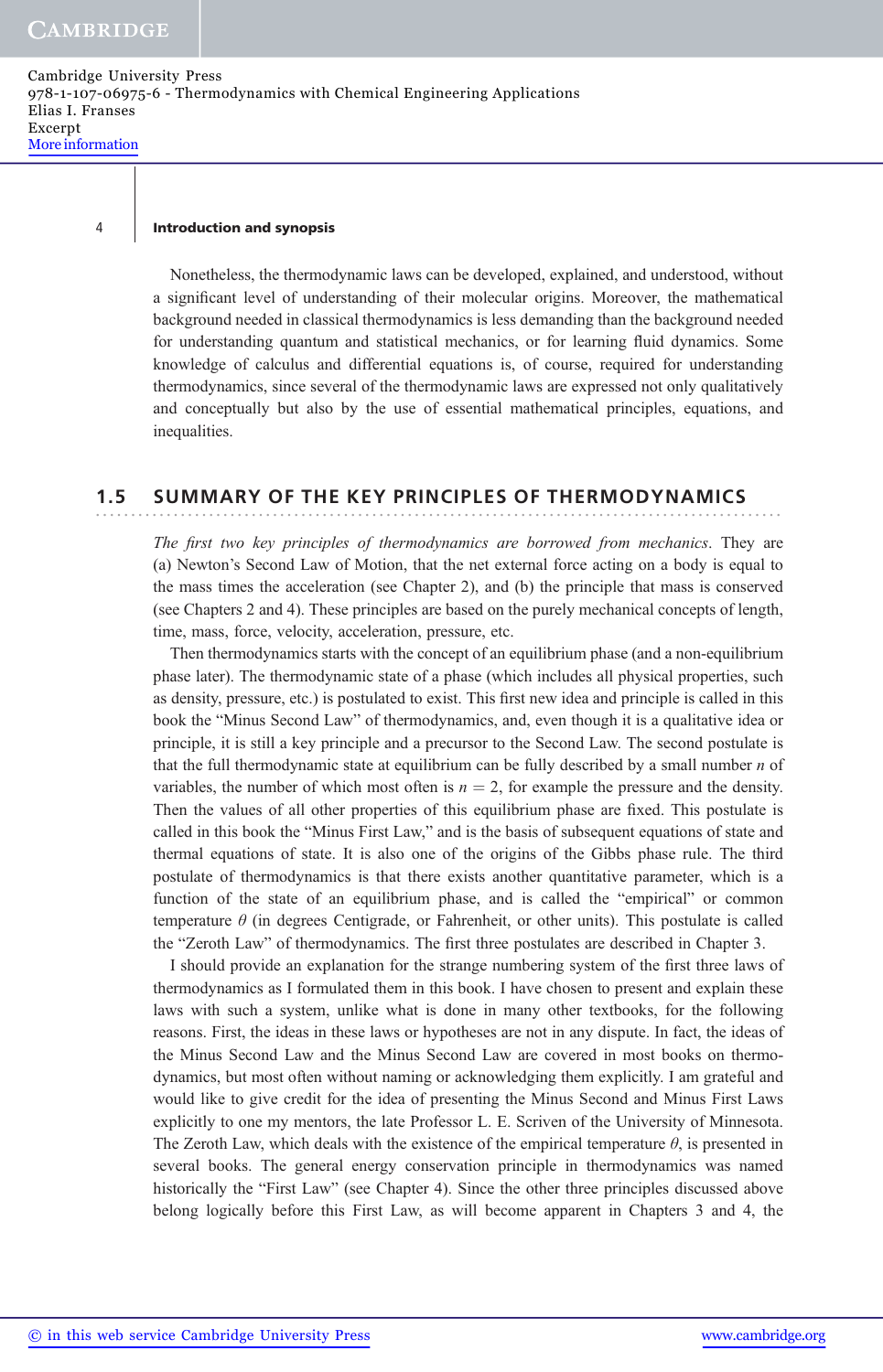### 1.6 Equilibrium and non-equilibrium effects  $\vert$  5

numbering system of  $-2$ ,  $-1$ , and 0 was chosen in this book, to avoid any confusion that may result from changing the numbers of the generally used First and Second Laws.

In the context of the First Law (which is actually the fourth postulate presented in this book), two new fundamental thermodynamic quantities are postulated to exist, the internal energy, U, and the heat,  $Q$  (see Chapter 4). Then in Chapter 7 we introduce a new principle that covers the direction in which a process can occur. A well-known example is that heat can be transferred from a hot body to a colder body, but not in the opposite direction. The Second Law (the fifth postulate here) was discovered after extensive research in the middle of the nineteenth century. The Second Law was the basis of predicting and discovering the existence of two new quantities that can be measured: (a) the absolute thermodynamic temperature  $T$ , which depends on the empirical temperature  $\theta$ , and (b) the entropy S, which can be defined from the absolute temperature  $T$  and the heat  $Q$ . The combination of the two postulates of mechanics, the first three thermodynamic postulates discussed above, the First Law, and the Second Law provides a complete set of principles, which can be applied to determine whether a process being considered has a chance of happening or not.

Finally, the Third Law (the sixth postulate here) covers a special property of the entropy S (see Chapter 14), namely that it can be defined on an absolute basis. All six postulates of thermodynamics were conceived on the basis of experimental evidence. The first five laws can be explained and justified (but not proven, since they are postulates) on the basis of common everyday observations, as will be detailed later (Chapters 3, 4, and 7). The Third Law is based, to an extent, on specialized scientific knowledge of the behavior of matter at very cold temperatures, so cold that they could not be realized in the laboratory until the late nineteenth century. Moreover, the molecular explanation of these laws did not become available until the twentieth century. A combination of actual experimental evidence and theoretical arguments based on thermodynamic theory and molecular theory led to the conception of the Third Law postulate, as detailed in Chapter 14.

### 1.6 EQUILIBRIUM AND NON-EQUILIBRIUM EFFECTS IN THERMODYNAMIC ANALYSIS

Some authors have argued that thermodynamics covers only effects related to properties of phases at equilibrium, at which there are no pressure, temperature, or composition variations with position. Some authors have even suggested the use of the term "thermostatics" instead of thermodynamics.

I do not agree with the above argument for the following reasons. First, the mass and energy balance equations (see Chapter 4) do apply to systems that are not at equilibrium, Secondly, even though the "equations of state" (see Chapter 5), which relate the specific volume or the density of a phase to its pressure and the temperature, apply strictly to systems of equilibrium, they are still used routinely, and usually do apply, for non-equilibrium systems as well. For example, the fluid mechanical equations which are used for describing flows of a gas or a liquid phase include, along with the other fluid dynamics equations of mass, momentum, and energy balances, the same equations of state, or "constitutive equations," as determined from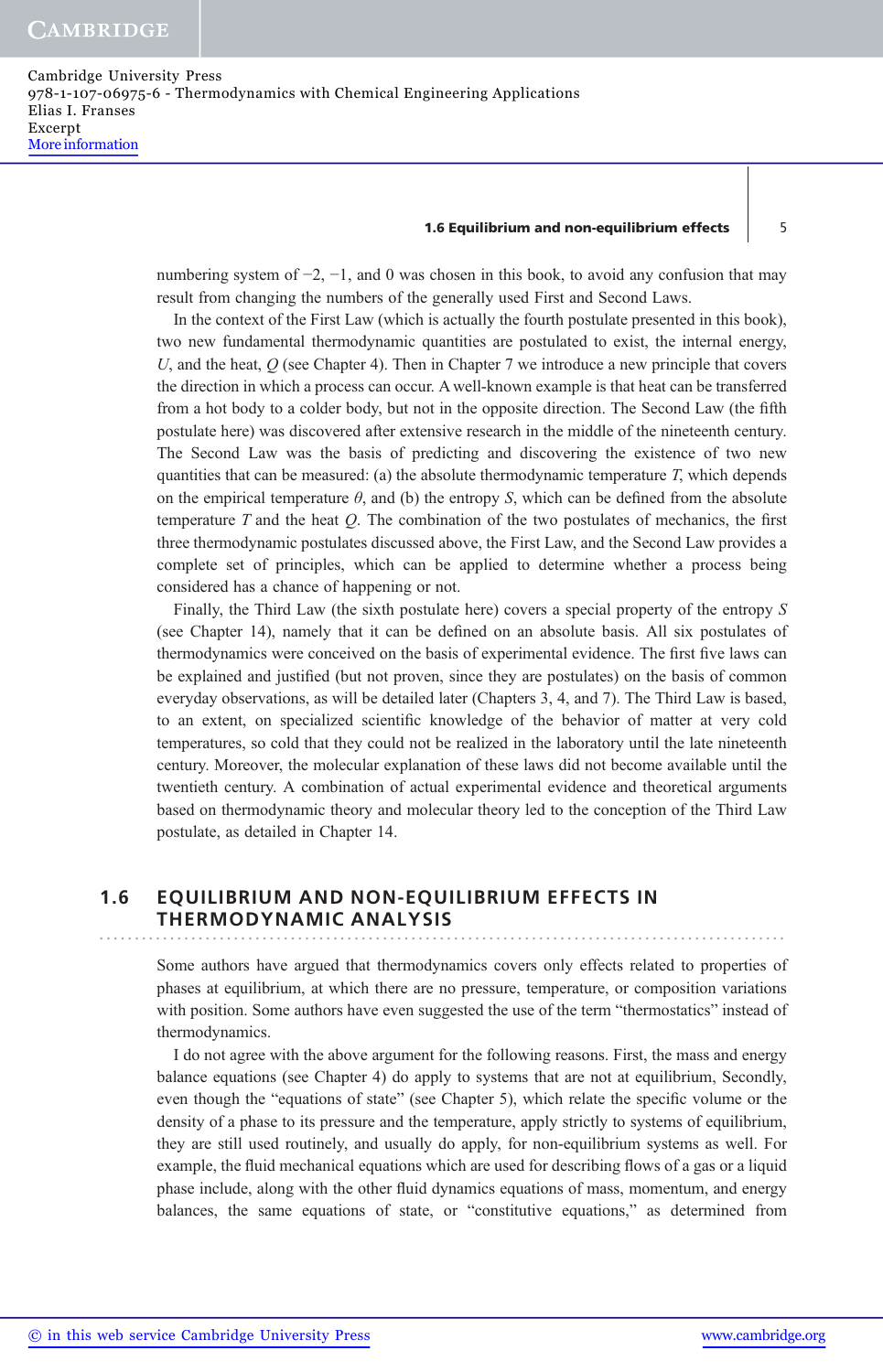### 6 Introduction and synopsis

experiments at equilibrium. Moreover, the thermodynamic laws, especially the Second Law, determine the "driving force" for heat transfer, namely the temperature difference (see Section 8.4), for mass transfer, namely the chemical potential or concentration difference (see Section 8.10 and Chapters 11–13), or for the direction of a chemical reaction (see Chapter 16). Hence, thermodynamics is also important for non-equilibrium systems and effects.

It is true that thermodynamics cannot describe or predict the rates, which sometimes are called the "dynamics" or the "kinetics," of heat transfer, or of fluid deformation, or of mass transfer, or of chemical reactions. The sciences of heat transfer, fluid mechanics, transport phenomena, and reaction kinetics deal with these issues. In these areas one defines some other material properties, such as thermal conductivity, viscosity, and diffusivity, which depend on the temperature, pressure, and composition, just as the common thermodynamic properties do. One can also define concepts such as the heat transfer coefficient (see Chapter 6), or the mass transfer coefficient (see Chapter 12), which depend not only on the intrinsic properties of the materials but also on the details of the flow conditions such as the flow patterns and the velocities.

### 1.7 OVERVIEW OF THE BOOK

### 1.7.1 What this book covers

In Chapter 2, we cover, in some detail, the connection of thermodynamics to mechanics. The key concepts in mechanics are reviewed. The pressure, stress, and work are covered rigorously, as is the incomplete principle of the "mechanical energy conservation or balance." The introduction of the internal energy and the First Law in Chapter 4 are meant to augment, or correct, or complete, the incomplete, and often violated, mechanical energy balance. In addition, several problems involving determining the pressure and temperature distributions in a liquid or in a gas phase in a gravity field are modeled at an increasing mathematical and physical sophistication. The goal is to introduce the reader to the ideas and limitations of various levels of mathematical analysis and modeling of physical phenomena. Such ideas are used throughout the book.

In Chapter 3, we cover the types and precise definitions of various phases, equilibrium and non-equilibrium. We emphasize the general definition of a phase, with and without gravity (or other field) effects, either at equilibrium conditions or in flow conditions, in order to avoid the misconception that a phase must have uniform properties. In addition, we cover the definitions of multiphase systems, interfaces, dispersions, "colloids," "nanoparticles," etc., in order to clarify that thermodynamics applies to most types of phases.

Then in Chapter 3 we cover the rationales and statements of the Minus Second Law, the Minus First Law, and the Zeroth Law. With the Zeroth Law, we cover the definition of the empirical temperature  $\theta$  and the experimental ideal gas temperature  $T_{\text{id}} = \theta$  (°C) + 273.16 (°C). We emphasize that the concept of the ideal gas temperature,  $T_{id}$ , is quite different from the concept of the thermodynamic absolute temperature T, even though they may be represented (by convention) by the same number;  $T$  is defined only in the context of the Second Law (see Section 7.6).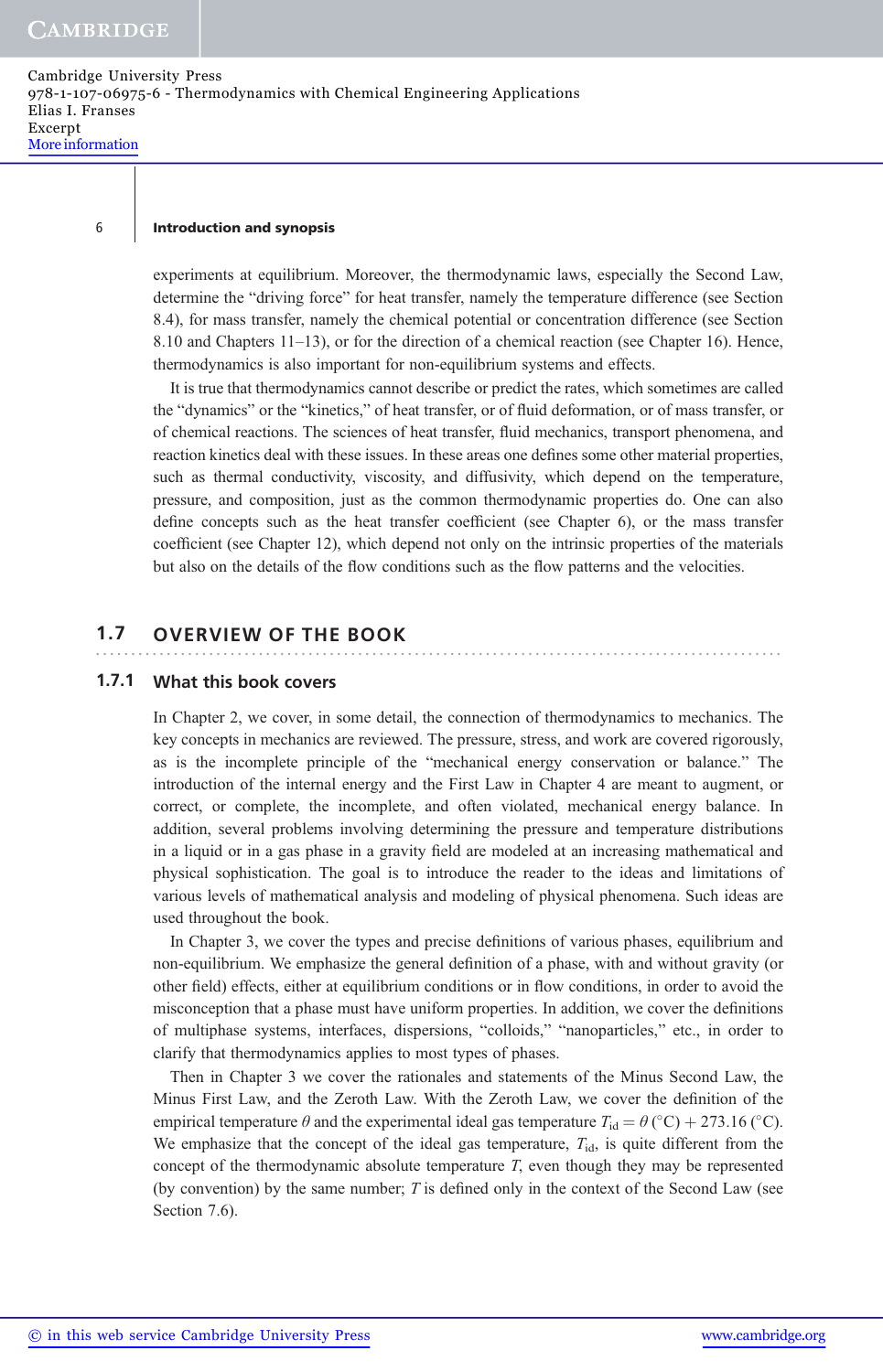Cambridge University Press 978-1-107-06975-6 - Thermodynamics with Chemical Engineering Applications Elias I. Franses Excerpt More information

### 1.7 Overview of the book 7

In Chapter 4, we cover the definition and significance of the new energy function called internal energy  $U$ , and a second mode of energy transfer, in addition to work  $W$ , called heat, Q. In a unique feature of this book, the First Law is covered in various versions, starting from the most fundamental versions which are required for an accurate definition of the internal energy and of the heat. Moreover, in a fairly novel feature of Chapter 4, and generally of this book, when a new concept or quantity is introduced, the method of its measurement is described, in order to make it clear that each thermodynamic concept is not just an abstraction but a real and accessible quantity that is amenable to physical understanding. For example, the internal energy change  $\Delta U$  is measured from the work W expended. The work is either mechanical (as in Joule's experiments) or electrical, as done in modern instruments called "calorimeters." Moreover, the heat  $Q$  is measured indirectly from the change in the internal energy  $\Delta U$ , which is measured from the work W. We try to correct the common misconception that the heat Q is measured from the heat capacity  $C_p$  or  $C_v$  and the temperature difference  $\Delta T$ . In fact, the opposite is true: the heat capacity  $C_p$  or  $C_v$  is measured from the heat Q (which is measured from the work W) and the temperature difference  $\Delta T$ . In older books it is often stated that the heat  $Q$  is measured separately from the measurement of the work  $W$ , and that there is a so-called "mechanical equivalent of heat," or that  $Q$  is proportional to  $W$ . Although it is true that the heat  $Q$  is a different form of energy transfer than the work  $W$ , the units of the two quantities are the same, and the heat is measured from work, as stated above, and as detailed in Section 4.1.4.

In Chapter 4, we also cover the general mass and energy balance equations which are important in solving many thermodynamics problems. We discuss the first definition of the heat capacity C, which generally is not entirely a material property but is path-dependent. We emphasize that the concept of heat capacity can be a state function, or a material property, or path-independent, only when the path of the heating process is specified. The most common examples are the heat capacity  $C_v$  at fixed volume and the heat capacity  $C_p$  at constant pressure. In certain analyses we may use the term "heat capacity  $C$  of liquid water or other liquids or solids" without explicitly specifying the heating path. In such examples the implication is that there is little effect of the path because the quantities  $C_p$  and  $C_v$  for liquids and for solids are usually approximately equal to each other. This is nearly true only at low pressures. At very high pressures the path has to be specified for the heat capacities of liquids or solids to be well defined. In Chapter 4 we also introduce the general idea of the "thermal equation of state," which is a mathematical relationship of how the heat capacity  $C_p$  (or  $C_v$ ) depends on the temperature T, the total pressure  $p$ , and, for solutions, on the molar composition as well.

In Chapter 5, we introduce the idea of the " $pVT$ " equation of state, which is a "constitutive" equation," or a mathematical relationship of how the specific volume  $\overline{V}$  (in m<sup>3</sup>/kg), or the molar volume (in m<sup>3</sup>/mol), or the density  $\rho$  (in kg/m<sup>3</sup>) depends on T, p, and the molar composition. For "wet steam," which is a two-phase system consisting of liquid water and vapor (gas) phases at equilibrium, we explain how  $\overline{V}$  depends on  $T$  (or p) and the "steam quality" w, which is the mass fraction of vapor. We also cover how the molar volume of a solution depends on  $T$ ,  $p$ , and the molar composition. Other important applications covered in this chapter are the vapor pressure of a liquid, the partial pressure in a gas mixture, and the absolute and relative humidity of moist air.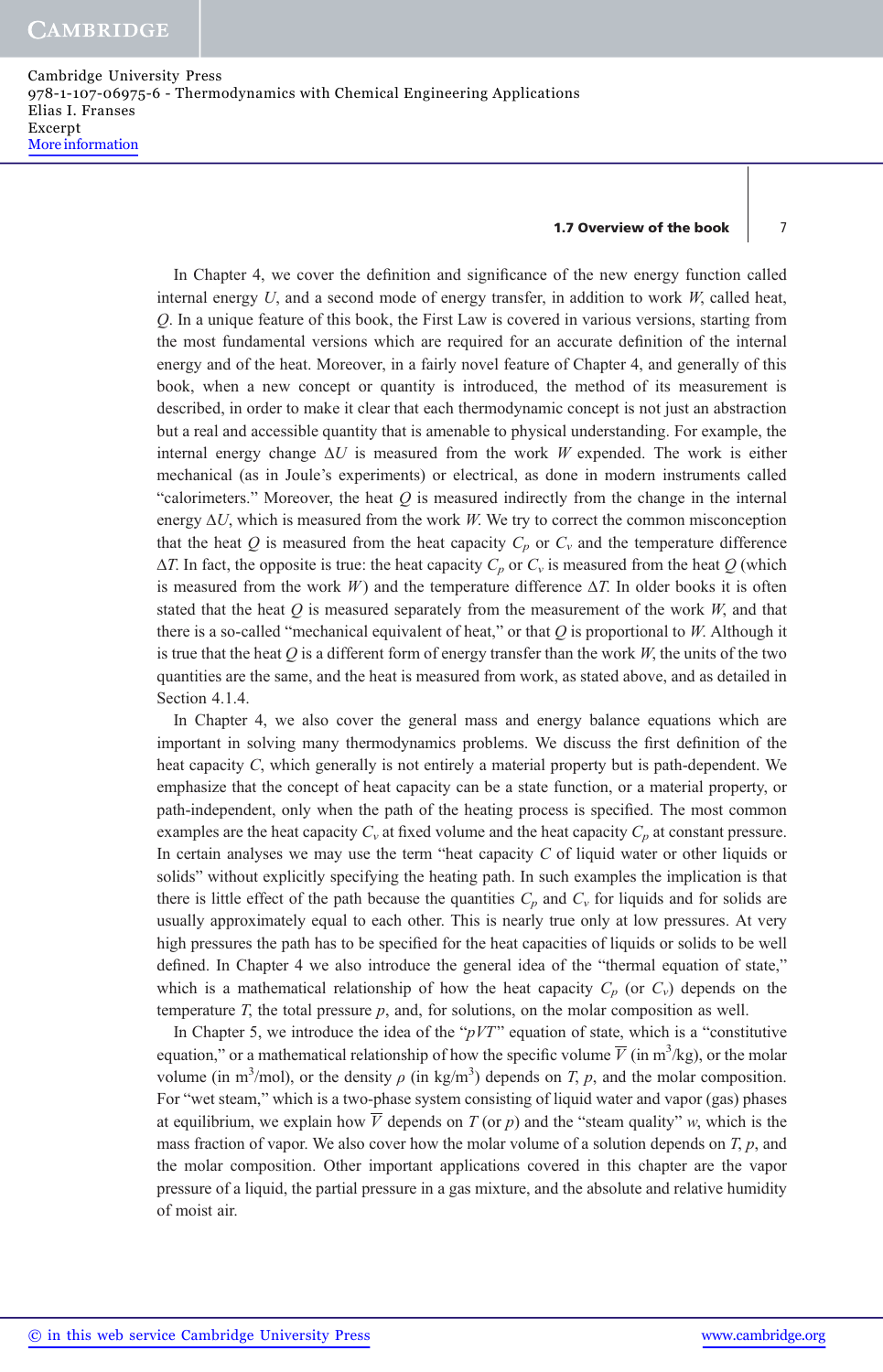### 8 | Introduction and synopsis

In Chapter 6 we cover the application of the ideas and equations presented in Chapters 4 and 5 to analyzing several classes of thermodynamic problems, such as gas expansion, mixing in vessels, heating and boiling of liquids, heat exchangers, and processes occurring in the flow of fluids through valves or in the emptying or filling of containers with fluids. The general methodology for solving such problems is presented. The mass and energy balance equations are also quite important in evaluating the energy efficiency of processes, and are crucial in modeling of global warming/climate change problems. These problems are discussed further in Chapter 18.

In Chapter 7 we cover the experimental basis, the key ideas, and the hypotheses of the Second Law. This chapter is probably the most important and challenging of this book. One must study this chapter several times, in order to understand and appreciate fully the basis for the discovery of the concepts of the absolute temperature and the entropy. *Entropy changes of a* phase can be measured, indirectly, or calculated, from experimental data of the thermal equation of state,  $C_p(T, p)$ , and of the equation of state,  $\overline{V}(T, p)$ . It is important that the reader realizes and fully appreciates this point. Then the reader should realize that the entropy is not just an abstract or abstruse quantity, but is an accessible, measurable, and useful concept, just like the internal energy  $U$  or the enthalpy  $H$ , which, for a beginning student, appear easier to understand because they are energy functions. In fact, both quantities, the entropy  $S(T, p)$  and the internal energy  $U(T, p)$  are calculated indirectly from the same experimental data, and both are needed for analyzing the feasibility of physical and chemical processes. In this chapter, entropy is introduced simply as the "natural" function which determines the direction in time of a physical process occurring in an isolated system, with a constant mass, volume, and energy. If a certain process would change the state of the system and the surroundings in such a way that the total entropy decreased, then the process could not occur. If the entropy would increase, however, then the process could occur. The process still would not *necessarily* occur if some conditions restricted the process from happening (see Chapter 16 on reaction equilibria). The Second Law can be used to explain, after some derivations, the direction of heat transfer and of mass transfer, and the conditions for equilibrium in one phase, or between two phases (Chapter 8). Therefore, in addition to the constraints for the overall conservation of mass and energy, thermodynamics prescribes the previously missing condition for a process to be feasible. The only additional principle in thermodynamics is the Third Law (see Chapter 14), which states that the entropy can be defined not only on a relative basis (like the energy) but on an absolute basis, and that the entropy is always positive.

Further research by various prominent physicists, chemists, chemical engineers, and others (Helmholtz, Gibbs, van 't Hoff, Lewis, Randall, and others) revealed more convenient ways and methods for using the three principles of mass conservation, energy conservation, and the entropy inequality for any isolated system. In one example, covered in Chapter 8, if one would like to determine how a system may change when it is maintained at fixed mass m, volume V, and temperature T (this set of conditions can be denoted concisely by the symbol  $(m, V, T)$ ), then the above three principles must be followed. One can test this by considering the sum of the changes of the properties  $m$ ,  $U$ , and  $S$  for both the system and its surroundings, ensuring that the net mass and energy changes are zero and that the net entropy change is positive. Helmholtz proved that it is equally valid or "equivalent" to these conditions to consider changes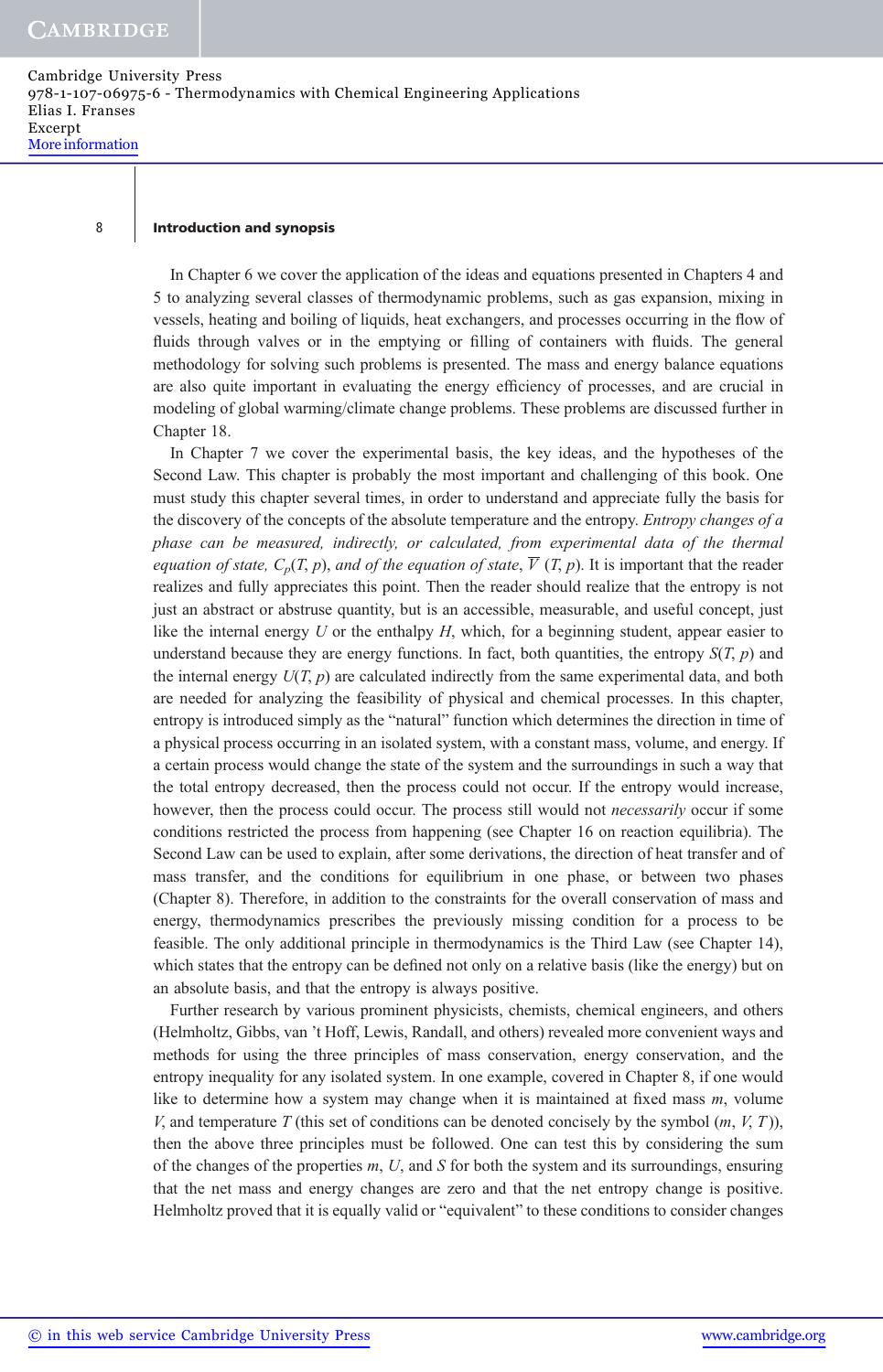Cambridge University Press 978-1-107-06975-6 - Thermodynamics with Chemical Engineering Applications Elias I. Franses Excerpt More information

#### 1.7 Overview of the book | 9

of a new energy function of the system only, and avoid having to consider changes of the surroundings. This function is the "Helmholtz free energy," A, which is defined as  $A \equiv U - TS$ , and involves a combination of energy, U, and entropy, S. Helmholtz proved that for a process to occur at fixed  $(m, V, T)$ , consistently with thermodynamics, the Helmholtz free energy A of the system must decrease. Moreover, A must be of a minimum value at equilibrium, beyond which no further changes are possible. This idea of decreasing A at fixed  $(m, V, T)$  involves no additional new principle of thermodynamics. Hence, the decreasing trend of the Helmholtz free energy under the above conditions is a "theorem," not an "axiom."

Similarly, one can define the "Gibbs free energy" G for a closed system of fixed mass at fixed  $(m, T, p)$ . Its definition is  $G \equiv U + pV - TS$  (see Chapter 8). Under these conditions, G must decrease and reach a minimum value at equilibrium. Similarly, when one considers an "open system," which does not have a fixed mass, and can exchange mass with the surroundings, an equivalent condition for the three thermodynamic principles has been discovered, with the introduction of yet another concept, that of the "chemical potential"  $\mu_1$ . This concept is quite useful in determining a simple rule as to the direction of mass transfer, from one region to another when they are at a fixed temperature and pressure. Mass transfer will occur from high to low chemical potential, and will stop, to have equilibrium, when the chemical potentials are the same. Then the sum of the entropies of the system and surroundings will be at a maximum. The chemical potential is an indirectly measurable quantity, as are the quantities  $U, H, S, A$ , and  $G$ .

Instead of using Gibbs free energies or chemical potentials to predict the direction of processes and the conditions of phase equilibrium, one may use yet another abstract but measurable quantity, called "fugacity," or "fugacity coefficient," or "activity coefficient." These quantities allow one to use more convenient expressions to represent the three major thermodynamic principles, as detailed in Chapter 9. There is a whole series of important applications of these principles in separation processes – distillation (Chapter 10), gas absorption, (Chapter 11), liquid–liquid extraction (Chapter 12), and osmosis (Chapter 13). These applications are of primary interest to chemical engineers and chemists, and of some interest to biologists and medical scientists.

In Chapter 14, we discuss the Third Law and the molecular or statistical thermodynamic interpretation of the entropy S, of the Second Law, and of the Third Law. The goal is to clarify the often misunderstood statement or inference that "entropy is disorder." Although this inference has some relation to the actual phenomena, it is not accurate and can lead to confusion, rather than improved understanding. Moreover, justifying such an inference is not easy, and requires some elementary understanding of quantum and statistical mechanics for systems of molecules. It also requires the introduction of two new and quite abstract principles of statistical mechanics. Then one may appreciate the molecular basis of entropy, and realize the solid foundations of the classical thermodynamic principles not only on experimental evidence but also on rigorous molecular theory. This molecular theory is, in fact, not independent of classical thermodynamics, but complements, enhances, or extends the validity of classical thermodynamics. It may be more accurate to state that "increases in entropy are often related to increases in the disorder of the molecular system."

In Chapter 15, we present some special theoretical implications of the First and Second Laws, first to the formulation of the famous Gibbs–Duhem equation. This equation describes